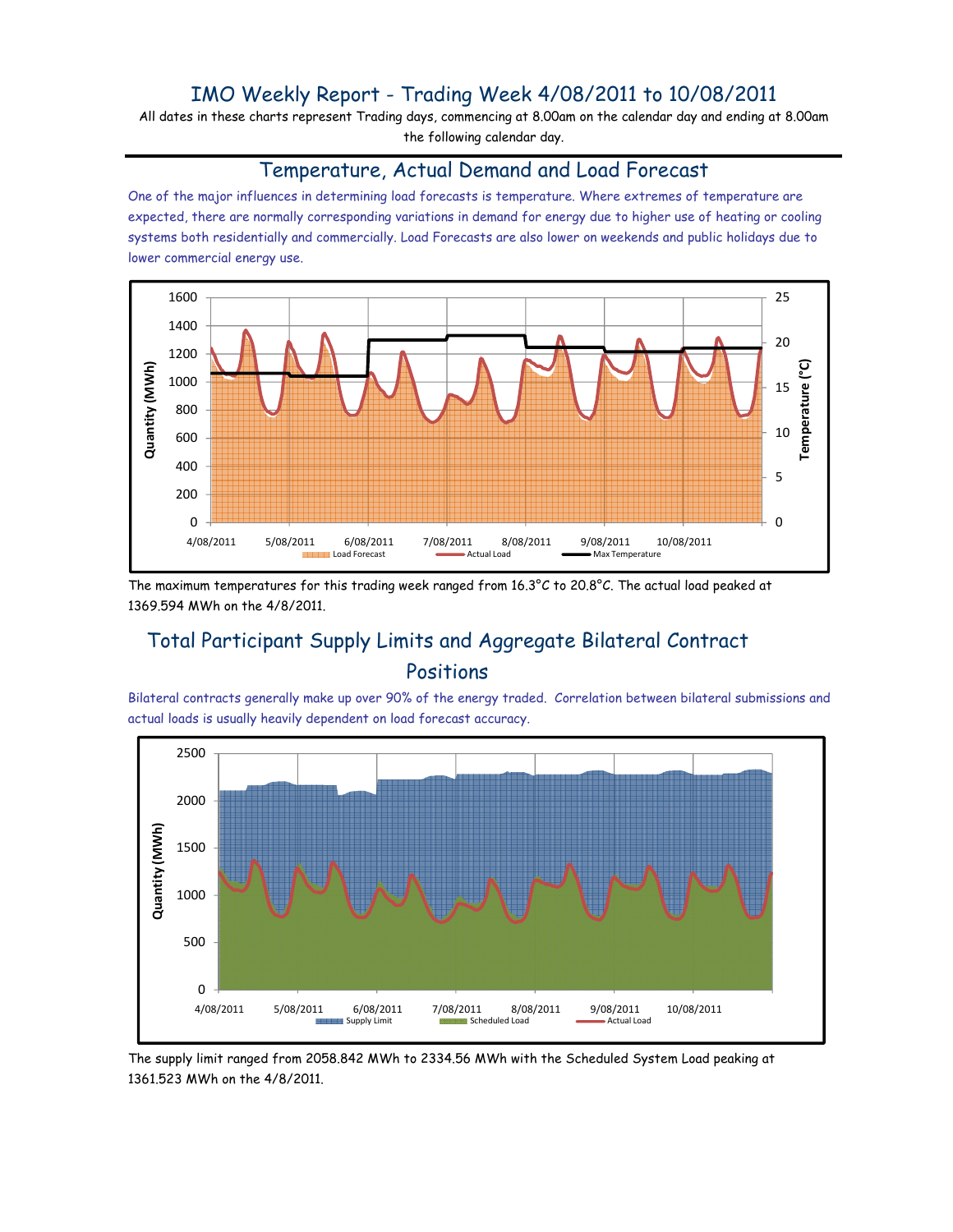### Net Balancing Market Trades

Bilateral contracts and STEM trading are generally based on the forecast energy requirements of Participants. When the forecast requirements are higher or lower than the actual requirements for a day, this Market energy must be bought and sold in the balancing mechanism. This graph shows the estimated net balancing trades.



The majority of the balancing activity this week occurred within Balancing Supply. The maximum balancing demand for the week reached 7.751 MWh on the 10/8/2011. The maximum balancing supply for the week reached -193.85 MWh on the 5/8/2011.

# Total Traded Energy

This chart represents a comparison between the total net energy that is traded in Bilateral Contracts, the STEM and the balancing mechanism. Balancing Supply represents cases in which the total contract position is greater than the demand and customers must supply energy back to balancing. Balancing Demand represents cases in which the total contract position is less than the demand and customers must purchase energy from balancing.



Total balancing supply equalled -30068.58 MWh whereas total balancing demand equalled 12.23 MWh. The Total STEM Traded quantity was 13474.874 MWh, with the STEM Clearing Quantity ranging between 6.159 MWh and 184.578 MWh.